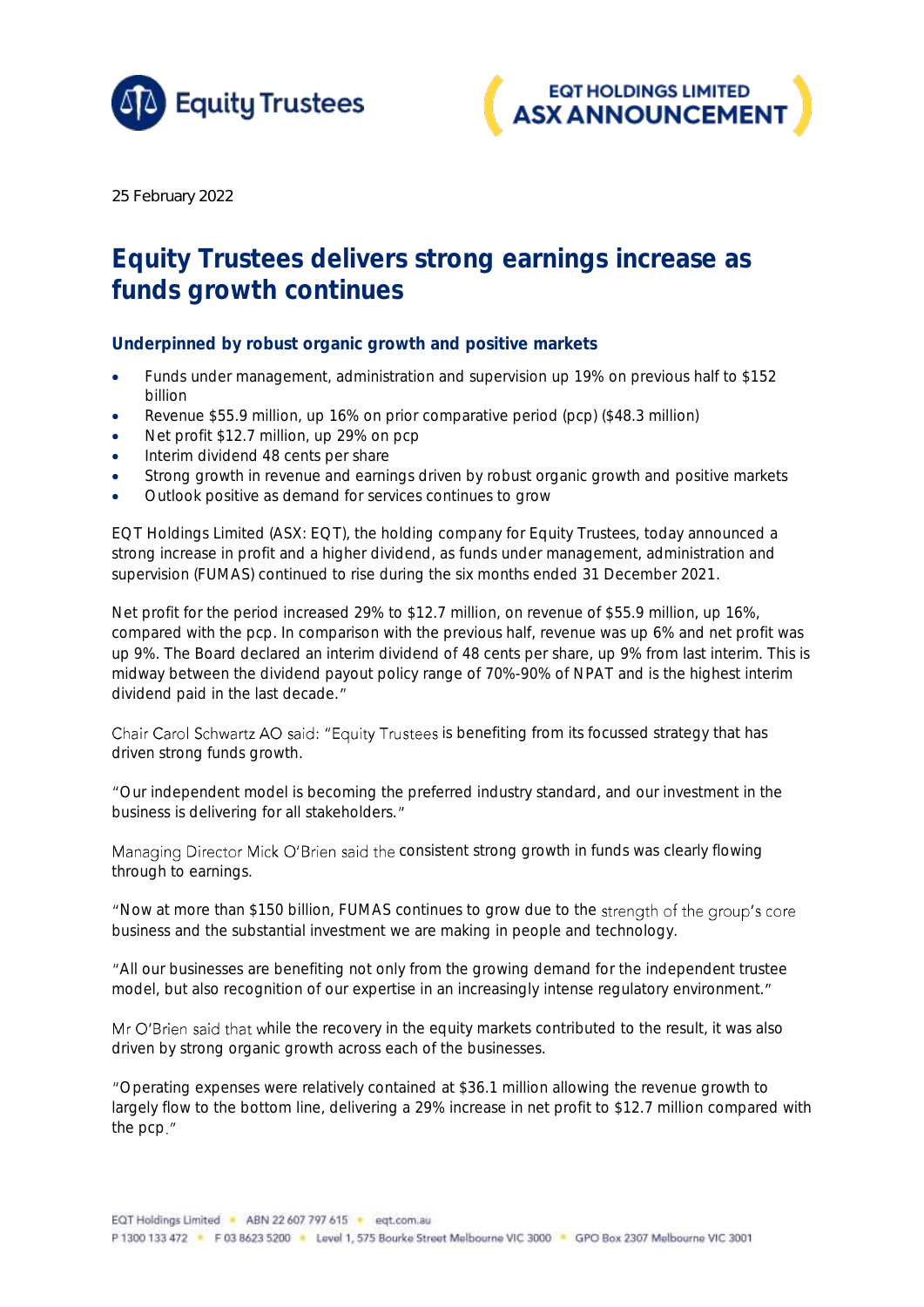

Our Trustee and Wealth Services business performed well, with good growth in our trusts and specialised market segments and particularly good alpha generation from our Asset Management business for the benefit of clients and beneficiaries.

The Corporate Trustee Services business continues to be a standout, reporting revenue growth of 17% primarily driven by organic growth from existing clients and new business wins but also favourable equity markets.

"Superannuation Trustee Services also performed strongly, with FUMAS up 21% on the pcp."

Mr O'Brien said the group performed solidly through the turmoil of COVID and remained focused on building the core business on the back of its strengths.

"We continue to benefit from demographic, regulatory and structural tailwinds, while new business initiatives and potential opportunities in adjacent markets provide further upside.

"Our balance sheet remains strong, with low gearing, a strong regulatory capital position and sufficient funding capacity should this be required.

"The outlook is positive."

Ms Schwartz said that Equity Trustees' growth demonstrated the resilience of the group's business model and its strategy of investing for growth.

"Equity Trustees' reputation continues to strengthen and attract new clients through our dedicated approach as an independent trusted fiduciary with a strong focus on governance.

"Our expertise is difficult to replicate due to our long history, our focus on building on the foundation of trust which is core to our culture and our brand, and our ongoing investment in people and technology."

Our presentation of these results and other details are available in our [Investor Centre](https://www.eqt.com.au/investor-centre).

## **FURTHER INFORMATION**

## Media

Alicia Kokocinski General Manager - Marketing & Communications 03 8623 5396 / 0403 172 024 [akokocinski@eqt.com.au](mailto:akokocinski@eqt.com.au)

## Investors

Mick O'Brien  $+61.3.8623.5202$ [mobrien@eqt.com.au](mailto:mobrien@eqt.com.au) [pgentry@eqt.com.au](mailto:pgentry@eqt.com.au)

Philip Gentry Managing Director <br>  $+61386235202$ <br>  $+61386235372$ 

Equity Trustees was established in 1888 for the purpose of providing independent and impartial Trustee and Executor services to help families throughout Australia protect their wealth. As Australia's leading specialist trustee company, we offer a diverse range of services to individuals, families and corporate clients including asset management, estate planning, philanthropic services and Responsible Entity (RE) services for external Fund Managers. Equity Trustees is the brand name of EQT Holdings